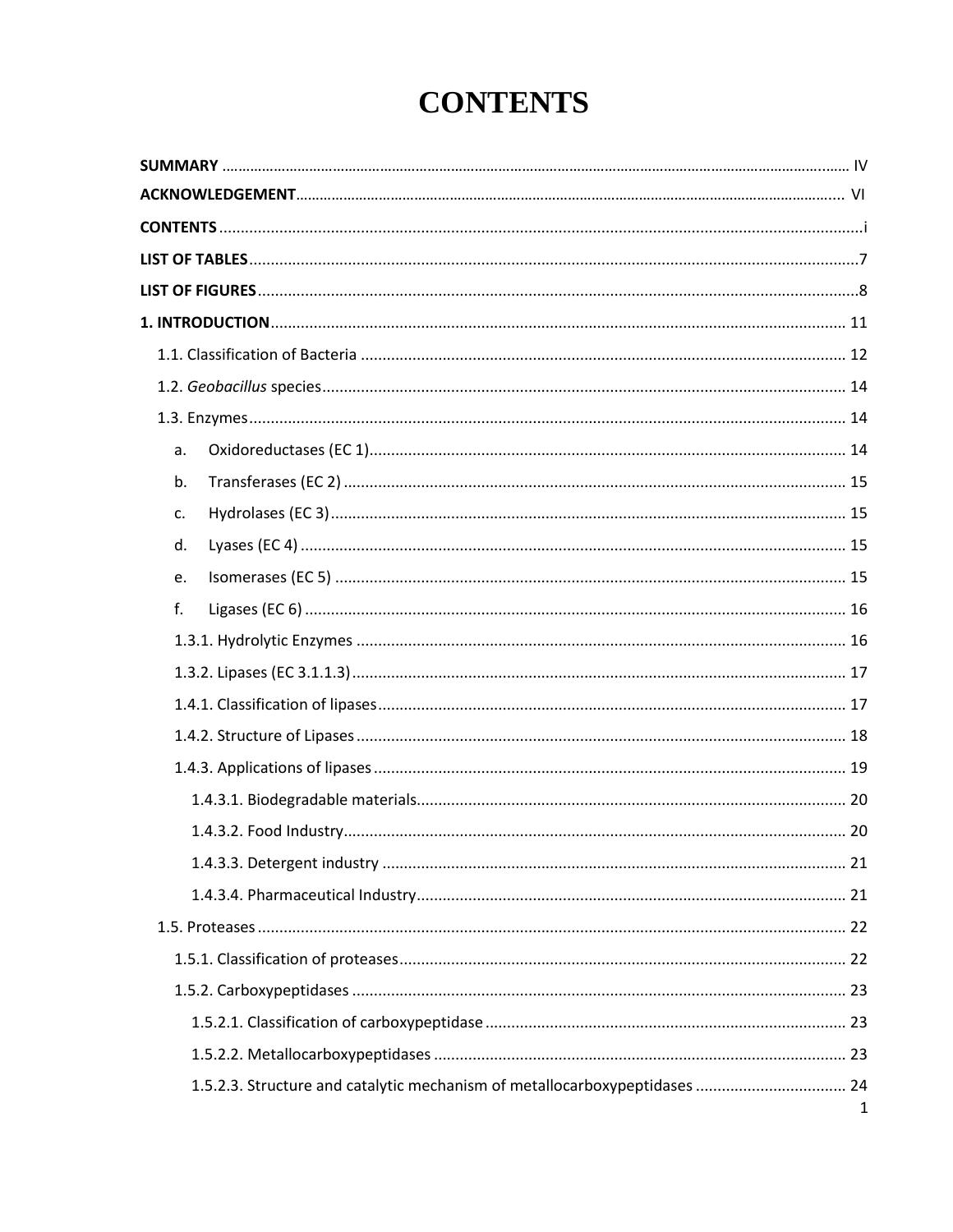| $\overline{2}$ |
|----------------|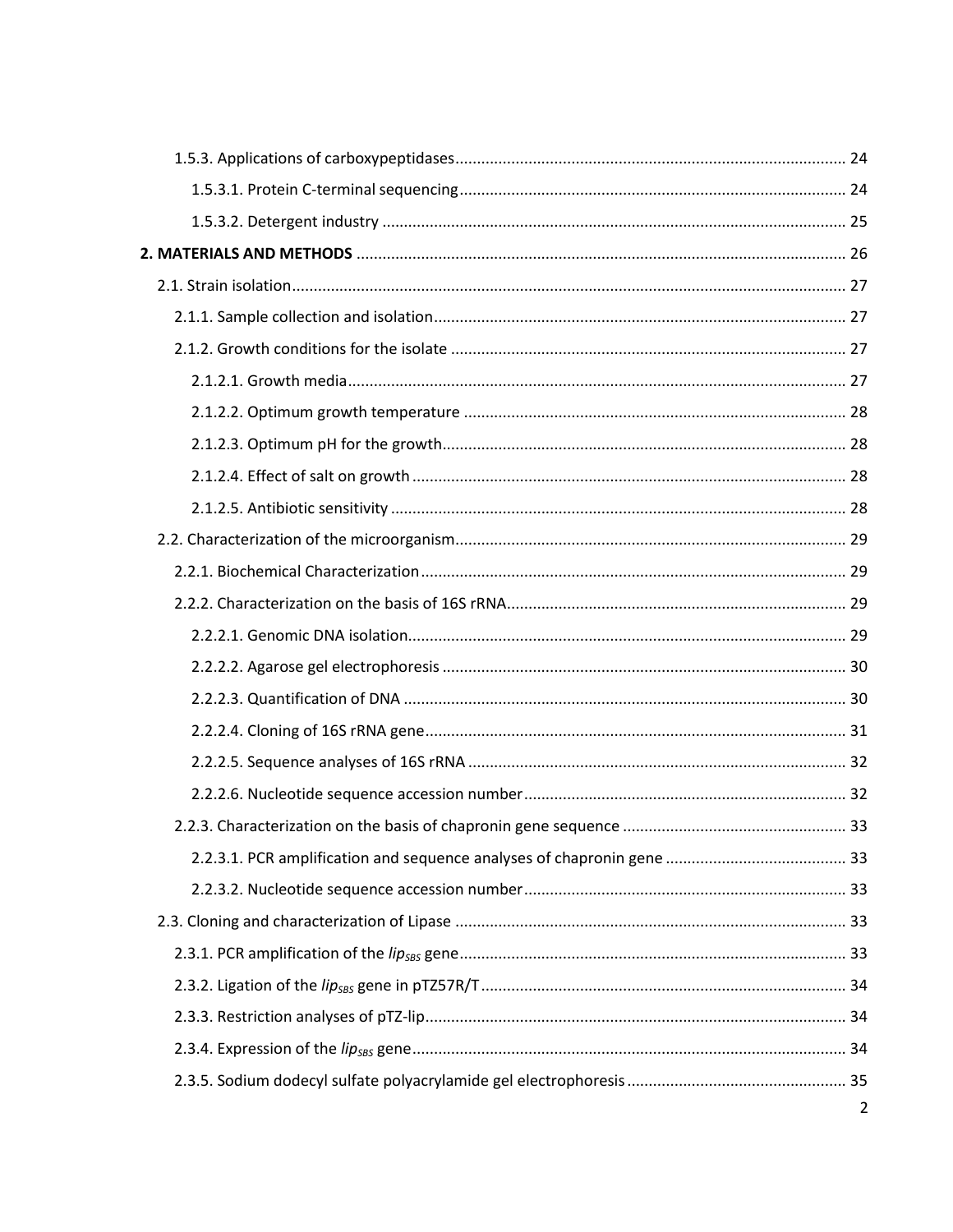|  | 3 |
|--|---|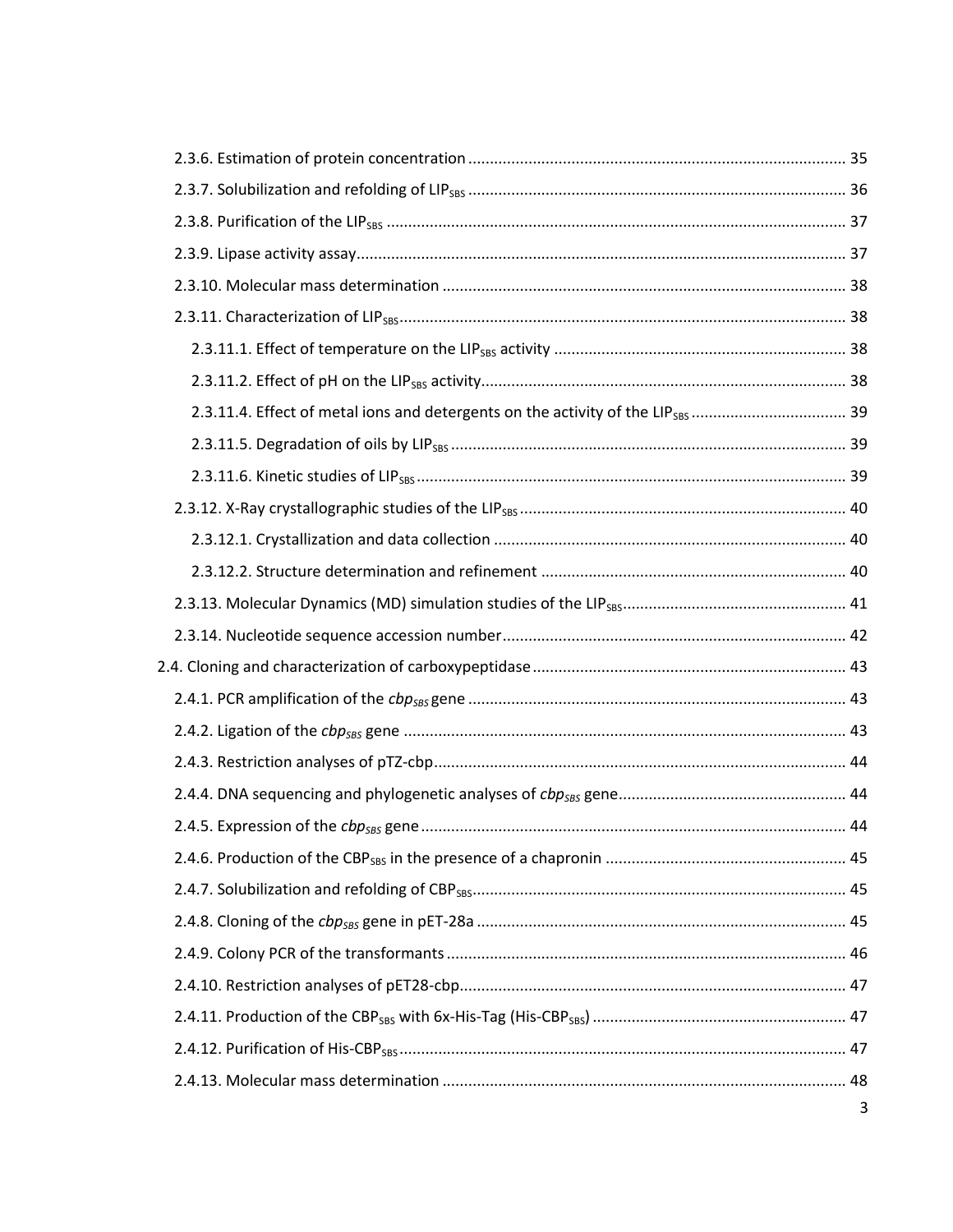| 2.4.15.2. Effect of pH, detergents and metal ions on the activity of His-CBP <sub>SBS</sub> 49 |   |
|------------------------------------------------------------------------------------------------|---|
|                                                                                                |   |
|                                                                                                |   |
|                                                                                                |   |
|                                                                                                |   |
|                                                                                                |   |
|                                                                                                |   |
|                                                                                                |   |
|                                                                                                |   |
|                                                                                                |   |
|                                                                                                |   |
|                                                                                                |   |
|                                                                                                |   |
|                                                                                                |   |
|                                                                                                |   |
|                                                                                                |   |
|                                                                                                |   |
|                                                                                                |   |
|                                                                                                |   |
|                                                                                                |   |
|                                                                                                |   |
|                                                                                                |   |
|                                                                                                |   |
|                                                                                                |   |
|                                                                                                |   |
|                                                                                                |   |
|                                                                                                |   |
|                                                                                                | 4 |